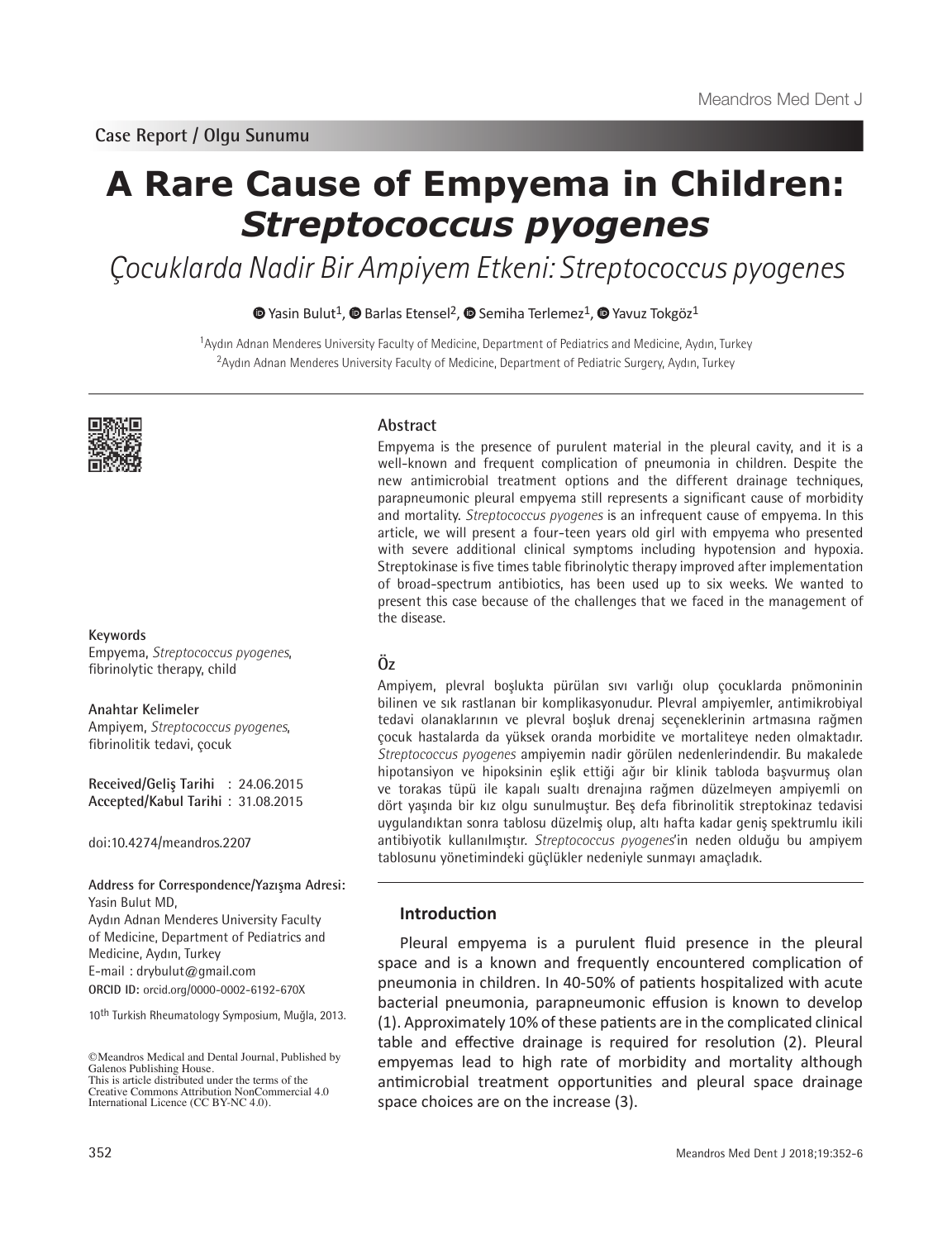*Streptococcus pneumonia*, widely encountered sample of culture-positive pleural empyema, is known to be dependent on *Staphylococcus aureus* and *Haemophilus influenza*. *Streptococcus pyogenes* is another microorganism mostly giving rise to upper respiratory infections, however, rarely leading to pleural empyema. A 14 year-old female case was presented in this study in which *Streptococcus pyogenes* was determined to be an agent and followed in a difficult table that could cause hypotension and hypoxia.

## **Case Report**

A 14 year-old girl referred to hospital with weakness, loss of appetite, fever, difficulty in breathing and cough complaints that were going on for 10 days. It was stated that the patient had used an antibiotic for 7 days due to her upper respiratory tract infection two weeks ago. No characteristic was identified in the personal background and family history of the case. In her physical examination; cardiac pulse: 108/ min, respiratory rate: 40/min, oxygen saturation: 92%, blood pressure: 80/60 mmHg, weight: 50 kg (25-50 p), height: 160 cm, overall situation: mean, weak and dehydrated, conscious; dyspnea and tachypnea were present, oropharynx was hyperemic, mobile lymphadenopathy sized 1x1 cm was present in the right cervical. In the pulmonary auscultation, respiratory sounds reduced significantly in the right hemithorax and tuber was heard as murmur in the right hemithorax again. No pathological findings were identified in the other system examinations. In the laboratory analyses; in the memogram; leucocyte: 36,100/mm<sup>3</sup> (85% neutrophile, 10% banded neutrophil, 5% lymphocyte), hemoglobin: 11.8 g/dL, hematocrit: 33%, mean corpuscular volume: 83 fL, thrombocyte: 381.000/mm<sup>3</sup> , C-reactive protein (CRP): 288 mg/L (0-6 mg/L), sedimentation: 80 mm/hour. In the blood biochemistry; sodium: 131 mmol/L, potassium: 5.5 mmmol/L, total protein: 6.9 g/dL, albumin: 2.9 g/dL, in the artery blood gas pH: 7.50,  $\tt pCO_2$  25 mmHg, pO $_2$  57 mmHg, HCO $_3$  22 mmol/L, BEB: -3, SaO<sub>2</sub> 91.

In the PA lung graphy, diffuse opasity was observed in the medium and lower lobes of right lung (Figure 1). The patient was pre-diagnosed with pleural effusion secondary to pneumonia with anamnesis, examination and lung graphy findings;

thoracentesis was performed after thorax computed tomography (CT) had been taken. The fluid obtained in thoracentesis appeared as liquid purulent. In the microscopic examination, massive leukocytes and gram (+) chains of cocci were seen.

In the thorax CT examination of the patient, however, free fluid accumulation was determined in consolidation area involving air bronchogram in lower lobe of right lung and amid pleural leaves in the right hemithorax and atelectatic area in the right medium lobe (Figure 2). In the pleural fluid culture conducted, group A beta hemolytic *Streptococcus* (*AGBHS*, *Streptococcus pyogenes*) multiplied. No reproduction was seen in the sputum culture, ASO value 288 IU/mL was found high (normal; 0-200). *Mycobacterium tuberculosis* could not be identified in the pleural fluid direct examination and culture. The patient was initiated oxygen with nasal cannula, IV fluid due to hypotension and dopamin 5 mcg/ kg/day. Owing to her empyema and pneumonia, dual antibiotic treatment was commenced including ceftriaxone 100 mg/kg/day as 2 dose intravenous application and vancomycin 40 mg/kg/day as 4 isodose by intravenous infusion. Thoracostomy tube was affixed to right hemithorax of the case, 450 mL purulent, exudative fluid was drained, in the yellowpurulent material; leukocyte count 21,500/mm<sup>3</sup> (90% polymorphonuclear leukocyte), glucose 6 mg/ dL, protein 3220 mg/dL and pH was determined as



**Figure 1**. Opacity in the right lung middle-lower lobe (chest X-ray)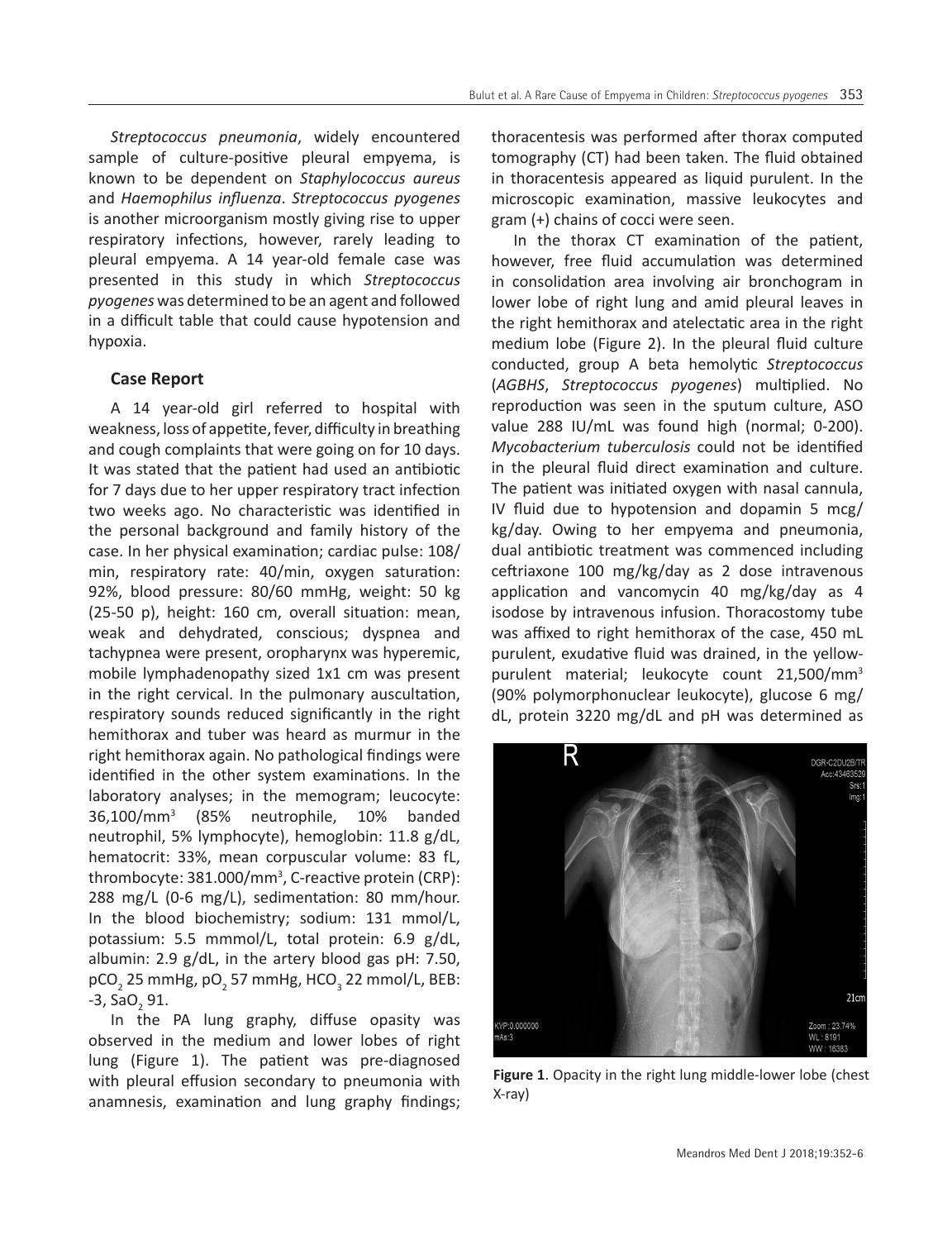7.11. On the  $3^{rd}$  day of the treatment, the control lung graphy of the case whose respiratory complication and high fever were continuing was taken and it was seen that opacity significantly increased in her right hemithorax (Figure 3). The patient was evaluated by a pediatric surgeon and fibrinolytic treatment was recommended. 250.000 U streptokinase from thorax tube was applied in 100 mL serum physiologic as one dose. This application was repeated every two days and five times, approximately 100 mL purulent hemorrhagic fluid was attained after every application.



**Figure 2.** Consolidation site with air bronchogram in the right lung lower lobe, atelectatic area in the middle lobe and fluid accumulation in the right hemithorax (thorax computerized tomography)



**Figure 3.** Significantly increased opacity in right hemithorax (control chest X-ray)

The antibiotic treatment of the case was discontinued by completing the treatment 4 weeks after her clinical findings and lung graphy ameliorated and she was discharged provided that she would come for the polyclinic control. Written and oral consent was acquired from the patient and her mother in terms of the study.

## **Discussion**

*Streptococcus* is an immobile, asporous and grampositive cocci shaped bacterium. *Streptococcus* types differ from each other in terms of hemolysis that they form in blood agar within themselves. If there is a hemolysis in the form of transparent zone around the colony in blood agar, it is called as beta; if there is a partial hemolysis with the greenish zone, it is called as alpha and if there is no hemolysis, it is named as nonhemolytic. Beta-hemolytic *Streptococcus* types are those responsible for most significant clinical tables in humans and this group is divided into more than 20 serogroups (A,B,C etc.) compared to C antigen on the cell wall. Among them, group A (GABHS) (*S. pyogenes*) is most commonly type composing infection in humans. They most frequently lead to clinical tables such as; pharyngitis, tonsillitis, red skin and soft tissue infections (impetigo, ecthyma, erysipelas), streptococcal toxic shock syndrome and rarely cause pneumonia, empyema, endocarditis, pericarditis, omphalitis, cellulitis and myositis. Empyema caused by *Streptoccus pyones* is rarely seen, on the other hand, it proceeds quite seriously. The bacterium creates an infection in the upper airways and then in the lung through airway and gives rise to empyema (4). Although *S. pneumonia, S. aureus* and *H. influenza* are most commonly encountered in the empyema etiology, group A *Streptococcus* types, gram-negative organisms, tuberculosis, fungi and malignancy are other rarely determined causes. In a study conducted by Celayir et al. (5), *S. pyogenes* was identified in only one out of 47 cases with empyema. GABHS could not be produced in 21 out of 85 cases with empyema that reproduction was determined in a study performed by Ertuğrul et al. (6). In a study published in 2014 by Sakran et al. (7), reproduction was identified in 32% of children with pleural empyema in 17-years of research, GABHS positivity remained at 1%. In another study where 602 cases were analyzed from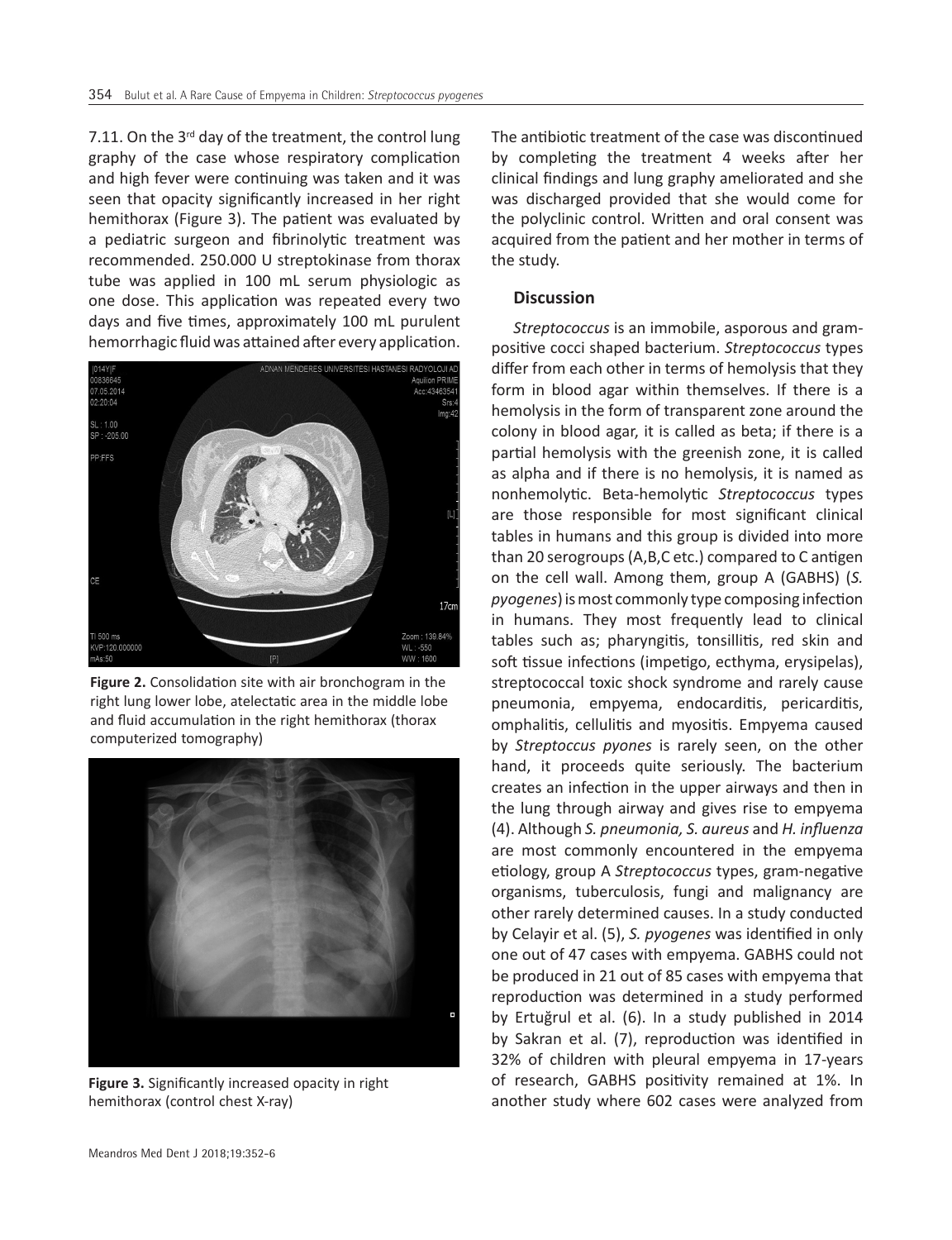all ages, however, GABHS reproduction rate was found as 3% in 324 cultures cultivated in pleural fluid (8). Parapneumonic effusion and empyema are often seen in spring and winter months. Males are more affected by this condition than females. Although many pediatric patients were healthy previously, pediatric patients having underlying cerebral palsy, hypogammaglobulinaemia, chronic granulomatous diseases, Down syndrome, congenital heart disease, prematurity, cystic fibrosis, predisposing diseases such as tuberculosis and esophageal stricture were also reported (9). In the anamnesis of the patient, acute pharyngitis table ended 20 days ago was stated; ASO positivity was also a proof that she had GABHS infection. In addition, immunoglobulin and other primary immunological evaluations were also normal.

Parapneumonic effusion or the clinical course of empyema, causative organisms (aerob/anaerob), pus amount in pleural cavity, previous antibiotic treatment varied from medical condition of the patient. Most commonly seen symptom in patients with empyema is persistent fever and other popular findings are weakness, loss of appetite, mild nonproductive cough, pleuritic chest pain, mild dyspnea and loss of weight (10). The patient with empyema has a toxic appearance. Empyema should be taken into consideration when pneumonia has a septic course or existing symptoms exacerbate. Antibiotic treatment can make clinical table less apparent and the differentiation of pneumonia and empyema can become difficult. Most encountered symptoms are short-interrupted breathing (82%), fever (81%), cough (70%) and chest pain (67%). All these symptoms are also seen in pneumonia. From time to time patients can show indications with severe breathing difficulty and sepsis findings involving hypotension (11). The patient brought to our emergency service by ambulance was found out to have had fever, cough, side pain, weakness and loss of appetite complaints for 10 days; a pharyngitis table ended approximately three weeks ago and was brought to our service after she had developed breathing difficulties and hypotension table. The patient with quite high leukocyte, CRP, erythrocyte sedimentation rate was also determined to have high ASO value when there was a *Streptoccus pyones* reproduction in pleural fluid culture.

Despite all diagnosis techniques, the presence of parapneumonic effusion and empyema and their distinctions (necessary for treatment) can be accurately disclosed by thoracentesis. 30-50 cc pleural fluid obtained by 18-19 G needles is examined in terms of macroscopic, microscopic, biochemical and microbiological parameters. If there is a clinical suspicion; tuberculosis, fungi culture and staining are performed. Purulent fluid is diagnostic for empyema. Cloudy fluid must be centrifuged to identify if the reason for cloudiness is due to leucocytes or lipids. After centrifuge, transparent fluid leucocytes are suggestive of cloudy fluid lipids. If pleural fluid is transparent in the first thoracentesis; the distinction of exudate or transudate should be carried out. Thoracentesis material of the case was dirty grey-green, and had a viscous consistent. Massive leukocytes were seen in microscopy and diplococcus that makes grampositive chain was noticed but not acid fast bacilli and tuberculosis culture concluded as negative. Sputum and throat culture taken simultaneously resulted in as negative. Sputum and throat cultures turned out as negative were linked with the effect of empiric antibiotic that was used prior to hospitalization.

Although the treatment of parapneumonic empyema of children is similar to that of adults', treatment implementations of children are still contradictive. Numerous studies have defended that operative interventions are rarely necessary, on the other hand, some have suggested the benefits of early decortication in selected cases (12-15). Its specific treatment should be planned according to the phase of the disease at the time of diagnosis, the degree of lung pressure and overall condition of the patient. However, tube thoracostomy should be the first treatment in parapneumonic empyema of childhood despite everything because it has been determined that success rate was at 80-90% with only tube thoracostomy (15). Antibiotic selection must be conducted with regard to patient's culture outcome and/or his/her age and most likely microorganisms for predisposing situations.

Despite closed underwater tube thoracostomy and antibiotic treatment eligible for antibiogram, fibrinolytic agent from thoracostomy tube was applied to our case whose hypotensive and dyspneic table did not retreat. An important situation that drew our attention here was that empyema table caused by